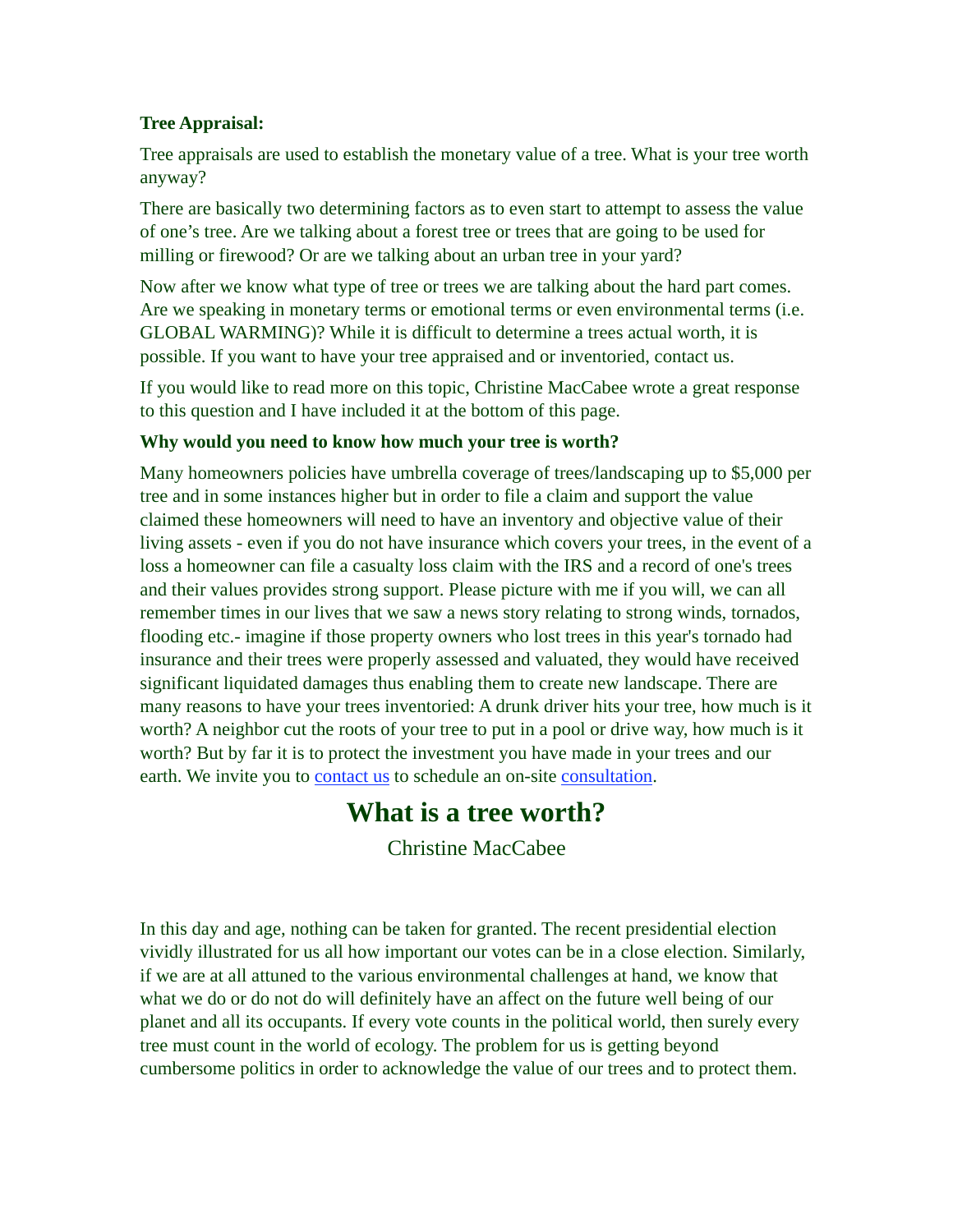Far from using our Earth well, we are using it up. The most extreme example of a usedup ecosystem are the rainforests of Central and South America. Scientists are mostly in agreement that due to extreme deforestation, the rainfall in these areas will lessen, possibly to the detriment of the remaining tropical areas. About 4.5 million acres of tropical forest are heavily logged each year and it is generally agreed that they will never be able to restore or regenerate themselves. Our planet is getting hotter, and in many parts of the world, drier.

Helplessly we watch on. What can we really do about it, we ask? There is a little slogan which I have on an old Earth Day pin which says "Think Globally, Act Locally." No, we probably will not be able to convince loggers and oil companies to leave the rainforests alone, and refusing to eat burgers made from cattle raised in ruined rainforest regions will likely not keep it from happening. Our lives are here, and it is here where we are challenged to "cast a vote" that will make a difference. Personally, I cast my vote in favor of preserving as many good, old trees as possible, wherever possible. No, this does not make me a "tree hugger," thank you. In truth, it makes me a good scientist and a good citizen.

Anyone who is cognizant of the escalation of human population on this planet (about five billion people, to be doubled in ten years) knows that there is a simultaneous escalation of cars, trucks, planes, buses, and ships. All these transporters require huge quantities of fossil fuel, the use of which continues to heat up the atmosphere creating what is known as global warming. More trees will be needed to absorb the carbon dioxide and to cool down the environment, not less trees.

This problem is deemed so significant that a meeting on global warming was attended by representatives of 175 nations last year. These talks resulted, however, in temporary failure when they foundered over how much credit toward emissions countries should get for using forests and farmland to absorb C02, the main greenhouse gas. For the scientists at this meeting there is no question of what a tree is worth. If the issue of deforestation and global warming is serious enough to bring 175 countries together to discuss it (another meeting is slated for this May, so they haven't given up) then would it not seem logical that we should be discussing it as well, here, where we live?

So, the question remains, what will we/can we do here where we live? One thing that always occurs to me is the necessity to buy recycled paper products. However, only a small number of people go out of their way to support the recycled paper industry, and as long as the demand is small, so will be the production. But this type of industry needs our support and is one answer to the problem of deforestation.

## **What else can we do?**

If we were truly brave we might climb up into a tree and stay there for two years as Julia "Butterfly" Hill did in California. Perhaps you know of her. She is being called a modern